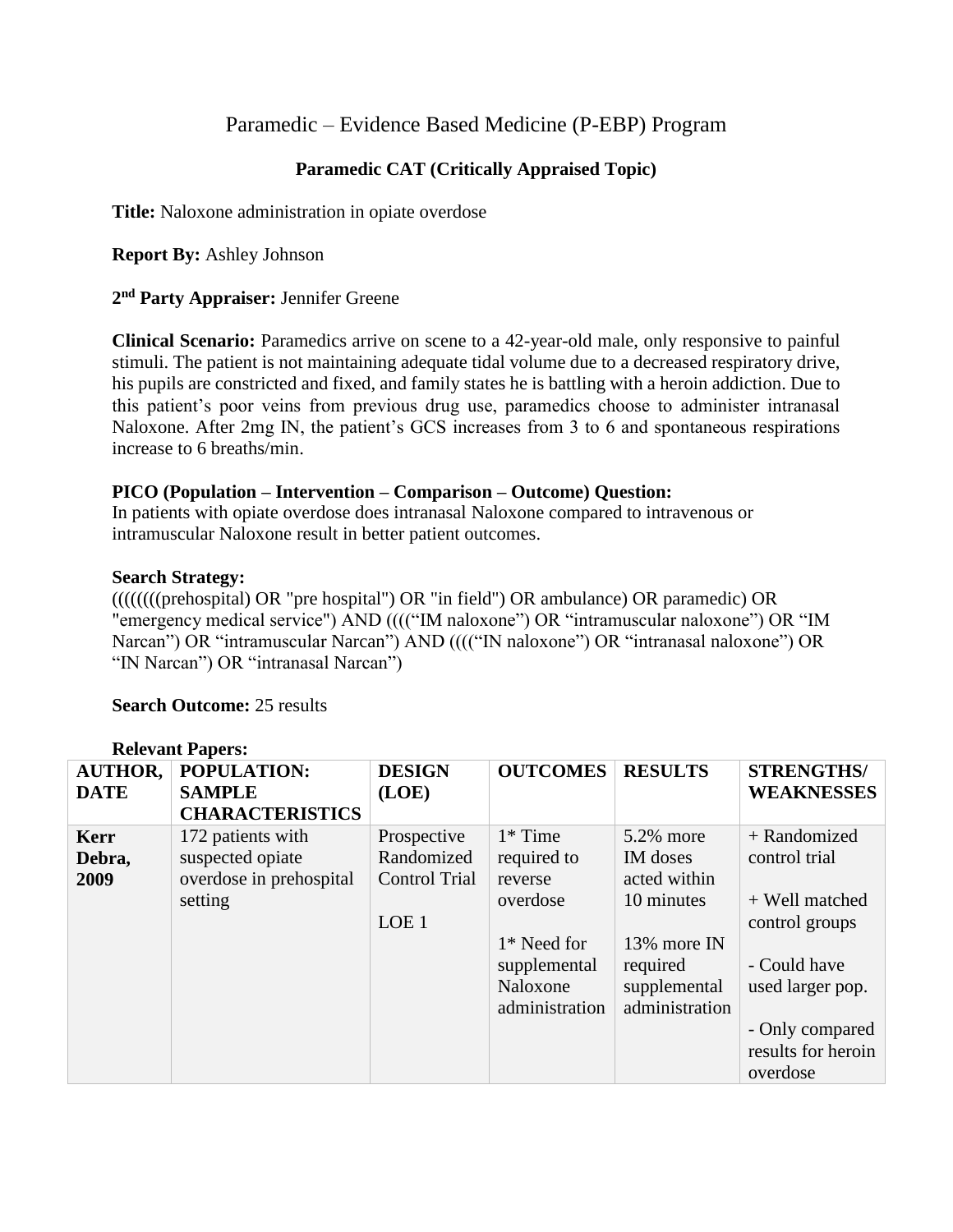| Robertson<br>Tania, | 154 opiate overdose<br>patients treated with | Retrospective<br>review | $1*$ Time<br>between drug | Time from<br>administration | + Reviewed<br>evidence over 17 |
|---------------------|----------------------------------------------|-------------------------|---------------------------|-----------------------------|--------------------------------|
| 2009                | intravenous or                               |                         | administration            | to response                 | months                         |
|                     | intranasal Naloxone                          | LOE <sub>2</sub>        | and clinical              | longer in IN                |                                |
|                     |                                              |                         | response                  | $(12.9 \text{ vs } 8.1)$    | $+$ Generalized<br>review of   |
|                     |                                              |                         | $1*$ Time                 | Time from                   | different                      |
|                     |                                              |                         | between                   | patient                     | narcotic                       |
|                     |                                              |                         | patient                   | contact to                  | overdose                       |
|                     |                                              |                         | contact and               | clinical                    |                                |
|                     |                                              |                         | clinical                  | response                    | $+$ Compares                   |
|                     |                                              |                         | response                  | roughly the                 | their old                      |
|                     |                                              |                         |                           | same $(20.3 \text{ vs }$    | protocol with                  |
|                     |                                              |                         | 2* Number of              | 20.7)                       | new, to quantify               |
|                     |                                              |                         | doses                     |                             | change                         |
|                     |                                              |                         | administered              | More                        |                                |
|                     |                                              |                         |                           | supplemental                | $-$ No                         |
|                     |                                              |                         |                           | doses needed                | randomization                  |
|                     |                                              |                         |                           | IN                          |                                |

## **Comments:**

- Significant importance has been put on the reduction of needle stick injuries using IN rather than IM or IV

- There was no differentiating what drugs (or dosages of) may have required supplemental Naloxone

- While there were differences in clinical response, typically patients improved in the same timeframe

## **Consider:**

In response to patient outcomes in intranasal versus intramuscular or intravenous Naloxone administration, they are roughly the same regardless of the route administered. There is increased response time and increased need for repeat IN administration, but overall patient-contact-toclinical-response times are similar.

It is important to note the ease and safety of administering IN medications versus establishing an IV or preparing an altered patient for IM injection (risk of needle stick injury).

Given that HCP's are typically quite savvy to needle stick prevention, the route which results in fastest improvement of GCS and respirations with minimal repeat doses is best practice and therefore I support that IN administration should only be initiated when IM or IV are contraindicated.

### **Clinical Bottom Line:**

Ultimately IN Naloxone administration yields similar patient outcomes to IM or IV and is neutral in benefit. There is not enough evidence to support that the risk of needle stick injury is adequate to support dismissing IM or IV.